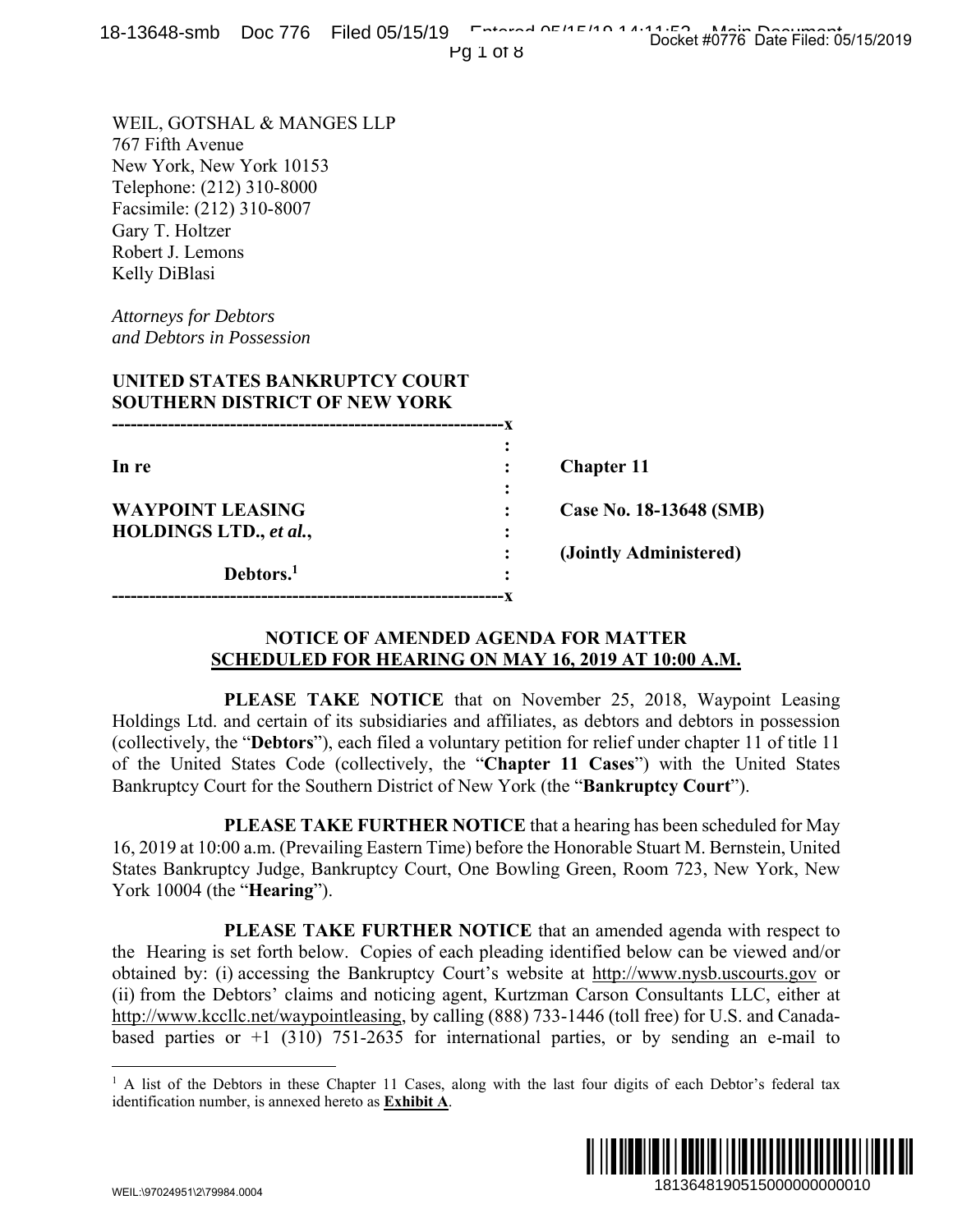#### 18-13648-smb Doc 776 Filed 05/15/19 Entered 05/15/19 14:11:52 Main Document Pg 2 of 8

WaypointInfo@kccllc.com. Note that a PACER password is needed to access documents on the Bankruptcy Court's website.

# **I. CASE CONFERENCE**

### **II. UNCONTESTED MATTER**

1. Motion of the WAC 7 Agent for Relief from the Automatic Stay so that the WAC 7 Agent May Apply the Amounts on Deposit in the WAC 7 Segregated Accounts Against the Amounts Owing Under the WAC 7 Credit Agreement **[ECF No. 729]**

Response Deadline: May 13, 2019 at 4:00 p.m.

Responses Filed: None.

Related Documents:

- A. Certificate of No Objection with Respect to Motion of the WAC7 Agent for Relief from the Automatic Stay
- Status: This matter is going forward on an uncontested basis.

### **III. ADJOURNED MATTER**

2. Motion of Debtors for Entry of an Order (I) Approving (A) Proposed Disclosure Statement, (B) Solicitation and Voting Procedures, and (C) Notice and Objection Procedures for Confirmation of Debtors' Plan, and (II) Granting Related Relief **[ECF No. 699]**

Response Deadline: May 9, 2019 at 4:00 p.m.; extended to May 10, 2019 at 5:00 p.m. for the Steering Committee; extended to May 13, 2019 at 5:00 p.m. for the United States Trustee.

#### Responses Filed:

- B. Limited Objection of Edward Washecka to Approval of the Disclosure Statement and Reservation of Rights **[ECF No. 756]**
- C. Limited Objection and Reservation of Rights of Suntrust Bank, as WAC 7 Administrative Agent, to Debtors' Motion for Order Approving Disclosure Statement **[ECF No. 757]**
- D. Joinder of Steering Committee of Certain Prepetition Lenders to Limited Objection and Reservation of Rights of SunTrust Bank, as WAC 7 Administrative Agent, to Debtors' Motion for Order Approving Disclosure Statement **[ECF No. 761]**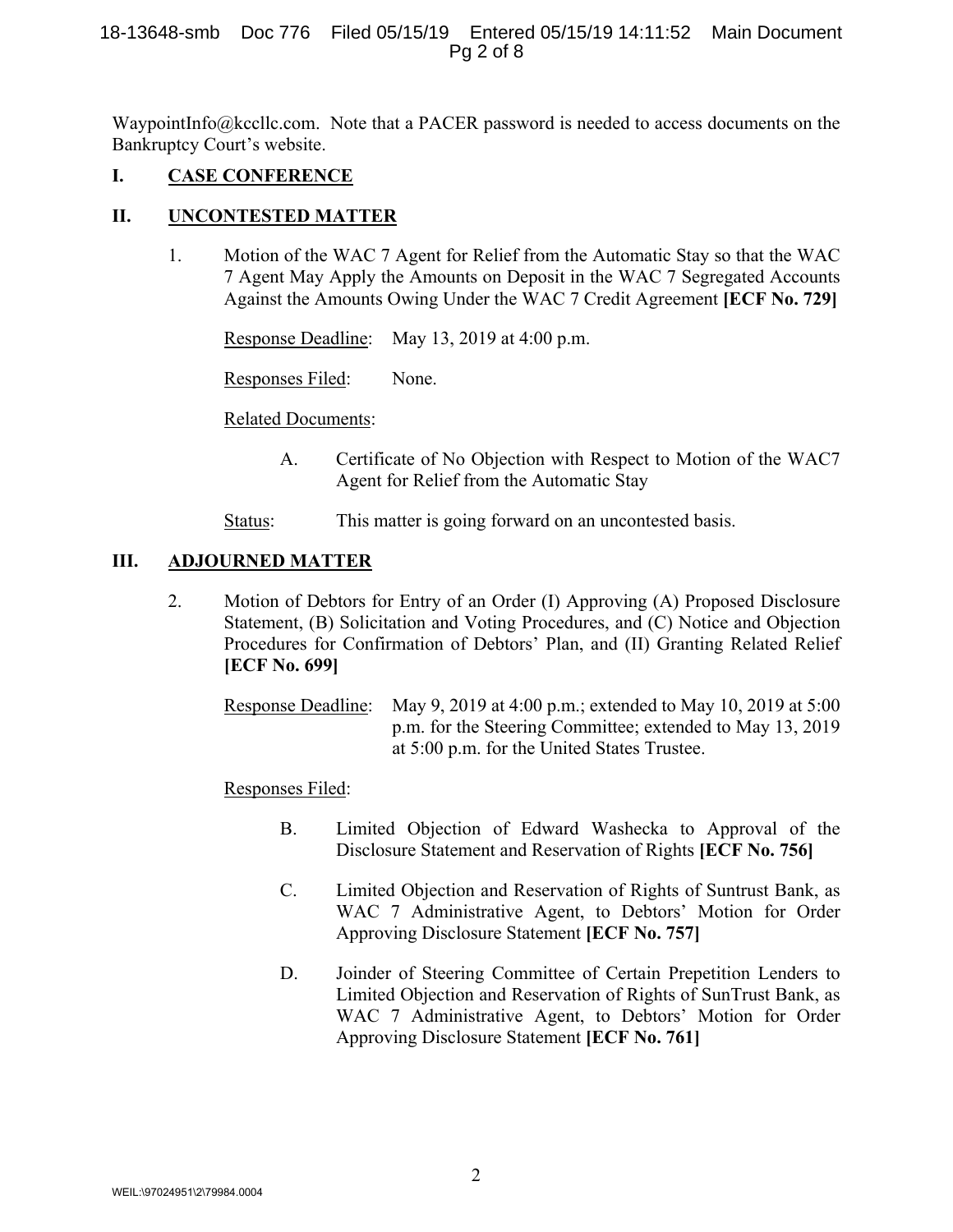### 18-13648-smb Doc 776 Filed 05/15/19 Entered 05/15/19 14:11:52 Main Document Pg 3 of 8

#### Related Documents:

- E. Chapter 11 Plan of Liquidation of Waypoint Leasing Holdings Ltd. and Its Affiliated Debtors **[ECF No. 696]**
- F. Disclosure Statement for Chapter 11 Plan of Liquidation of Waypoint Leasing Holdings Ltd. and Its Affiliated Debtors **[ECF No. 697]**
- G. Notice of Hearing to Consider Approval of Debtors' Proposed Disclosure Statement for Debtors' Proposed Chapter 11 Plan **[ECF No. 700]**
- H. Amended Chapter 11 Plan of Liquidation of Waypoint Leasing Holdings Ltd. and Its Affiliated Debtors **[ECF No. 731]**
- I. Disclosure Statement for Amended Chapter 11 Plan of Liquidation of Waypoint Leasing Holdings Ltd. and Its Affiliated Debtors **[ECF No. 732]**
- J. Notice of Filing of Redlines for Amended Disclosure Statement and Amended Chapter 11 Plan of Liquidation **[ECF No. 733]**
- K. Order Granting Extension Request of the U.S. Trustee's Objection Deadline **[ECF No. 747]**
- L. Order Granting Extension Request of the Steering Committee's Objection Deadline **[ECF No. 759]**
- M. Order Granting Extension Request of the Steering Committee's Objection Deadline **[ECF No. 760]**
- N. Notice of Adjournment of Motion to Approve Disclosure Statement and Solicitation Procedures Scheduled for Hearing on May 16, 2019 **[ECF No. 775]**
- Status: This matter is adjourned to May 30, 2019 at 10:00 a.m.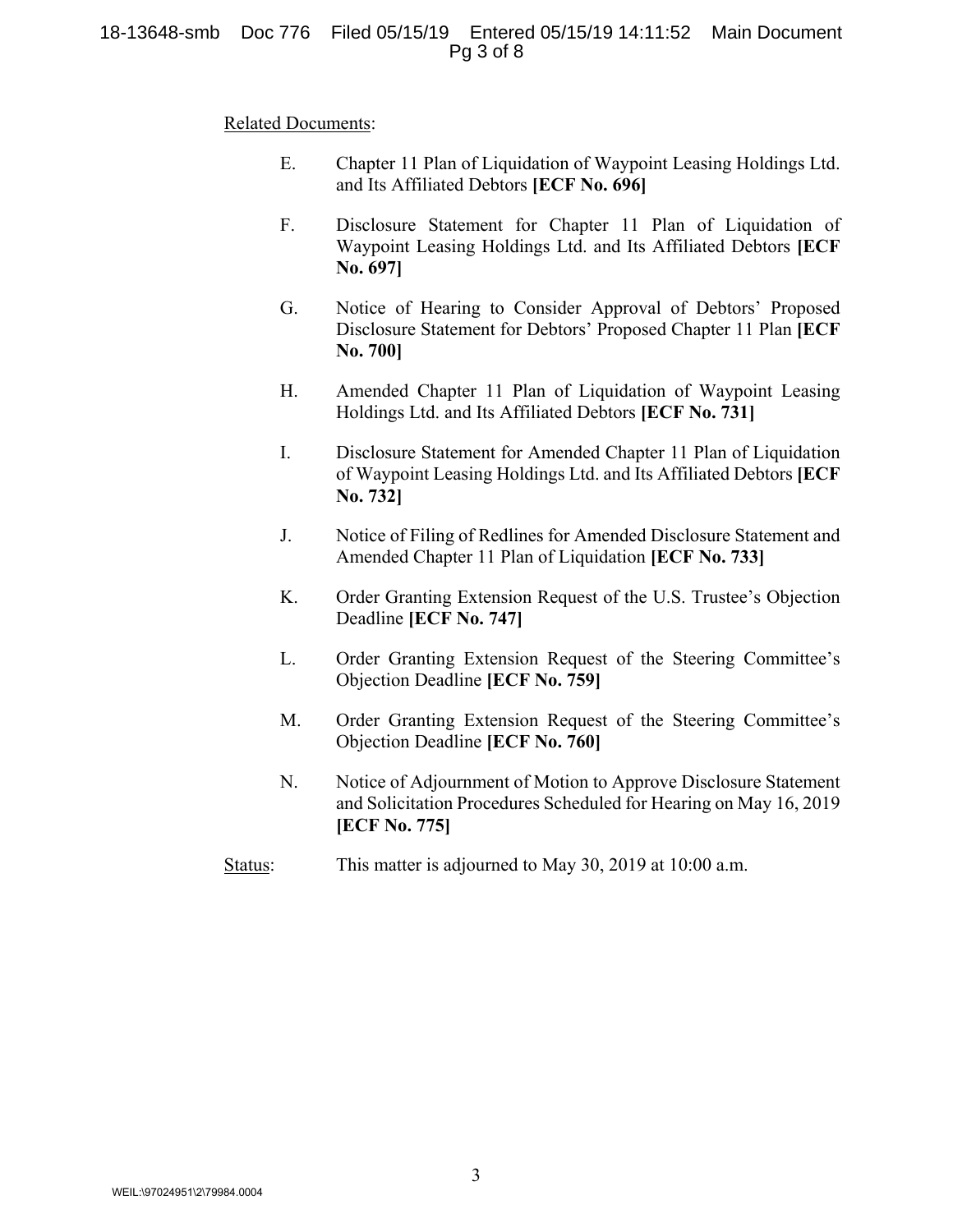Dated: May 15, 2019 New York, New York

> /s/ Robert J. Lemons WEIL, GOTSHAL & MANGES LLP 767 Fifth Avenue New York, New York 10153 Telephone: (212) 310-8000 Facsimile: (212) 310-8007 Gary T. Holtzer Robert J. Lemons Kelly DiBlasi

*Attorneys for Debtors and Debtors in Possession*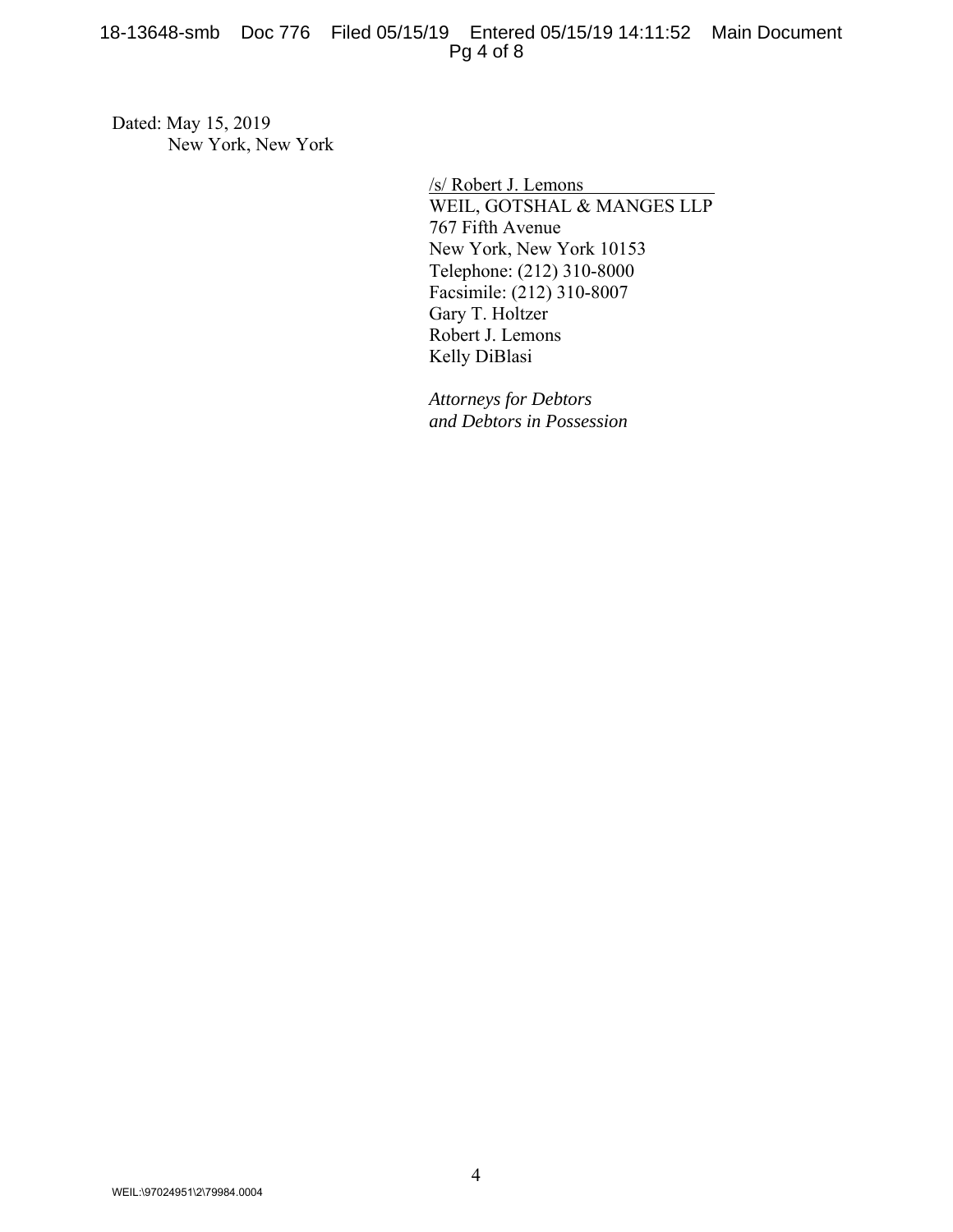18-13648-smb Doc 776 Filed 05/15/19 Entered 05/15/19 14:11:52 Main Document Pg 5 of 8

# **Exhibit A**

**Debtors**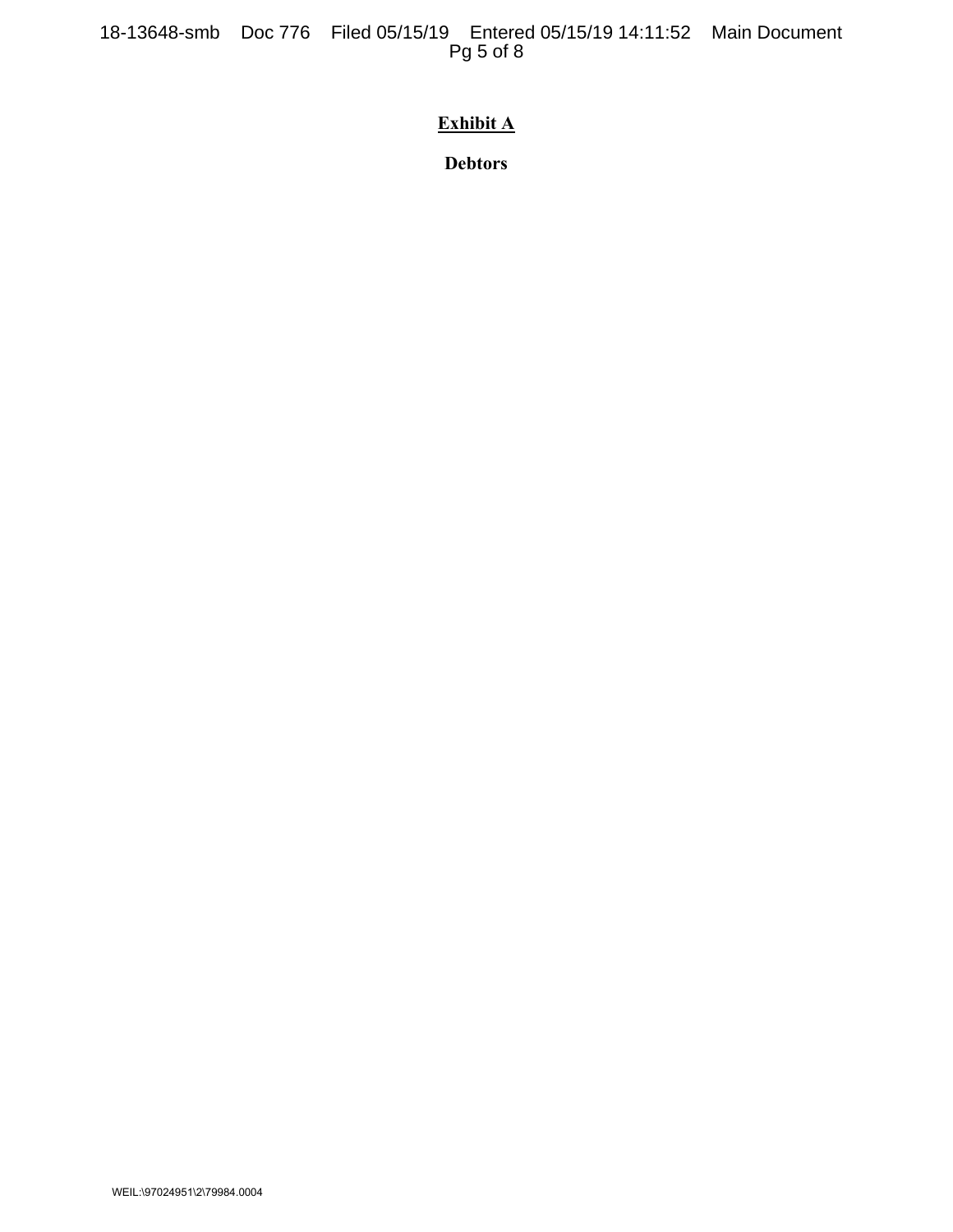# 18-13648-smb Doc 776 Filed 05/15/19 Entered 05/15/19 14:11:52 Main Document Pg 6 of 8

| <b>Debtor</b>                             | Last 4<br>Digits of<br><b>Tax ID</b><br><b>Number</b> | <b>Debtor</b>                                  | Last 4<br>Digits of<br><b>Tax ID</b><br><b>Number</b> |
|-------------------------------------------|-------------------------------------------------------|------------------------------------------------|-------------------------------------------------------|
| Waypoint Leasing Holdings Ltd.            | 2899                                                  | <b>MSN 760682 Trust</b>                        | N/A                                                   |
| Waypoint Leasing (Luxembourg)<br>S.à r.l. | 7041                                                  | Waypoint 2916 Business Trust                   | N/A                                                   |
| Waypoint Leasing (Ireland)<br>Limited     | 6600                                                  | <b>MSN 920062 Trust</b>                        | N/A                                                   |
| Waypoint Asset Co 10 Limited              | 2503                                                  | <b>MSN 920125 Trust</b>                        | N/A                                                   |
| MSN 2826 Trust                            | N/A                                                   | <b>MSN 9229 AS</b>                             | 7652                                                  |
| MSN 2879 Trust                            | N/A                                                   | Waypoint Asset Co 3A Limited                   | 6687                                                  |
| Waypoint Asset Co 11 Limited              | 3073                                                  | <b>MSN 41371 Trust</b>                         | N/A                                                   |
| MSN 2905 Trust                            | N/A                                                   | Waypoint Asset Euro 1A Limited                 | 9804                                                  |
| Waypoint Asset Co 14 Limited              | 1585                                                  | Waypoint Asset Co 1K Limited                   | 2087                                                  |
| Waypoint Asset Co 15 Limited              | 1776                                                  | MSN 4469 Trust                                 | N/A                                                   |
| Waypoint Asset Co 3 Limited               | 3471                                                  | MSN 6655 Trust                                 | N/A                                                   |
| AE Helicopter (5) Limited                 | N/A                                                   | Waypoint Leasing (Luxembourg)<br>Euro S.à r.l. | 8928                                                  |
| AE Helicopter (6) Limited                 | N/A                                                   | Waypoint Asset Co 1A Limited                   | 1208                                                  |
| <b>MSN 31141 Trust</b>                    | N/A                                                   | Waypoint Leasing Labuan 1A<br>Limited          | 2299                                                  |
| <b>MSN 31492 Trust</b>                    | N/A                                                   | Waypoint Asset Co 1C Limited                   | 0827                                                  |
| <b>MSN 36458 Trust</b>                    | N/A                                                   | Waypoint Asset Co 1D Limited                   | 7018                                                  |
| <b>MSN 760543 Trust</b>                   | N/A                                                   | Waypoint Asset Co 1F Limited                   | 6345                                                  |
| <b>MSN 760551 Trust</b>                   | N/A                                                   | Waypoint Asset Co 1G Limited                   | 6494                                                  |
| <b>MSN 760581 Trust</b>                   | N/A                                                   | Waypoint Asset Co 1H Limited                   | 7349                                                  |
| <b>MSN 760628 Trust</b>                   | N/A                                                   | Waypoint Asset Co 1J Limited                   | 7729                                                  |
| <b>MSN 760631 Trust</b>                   | N/A                                                   | <b>MSN 20159 Trust</b>                         | N/A                                                   |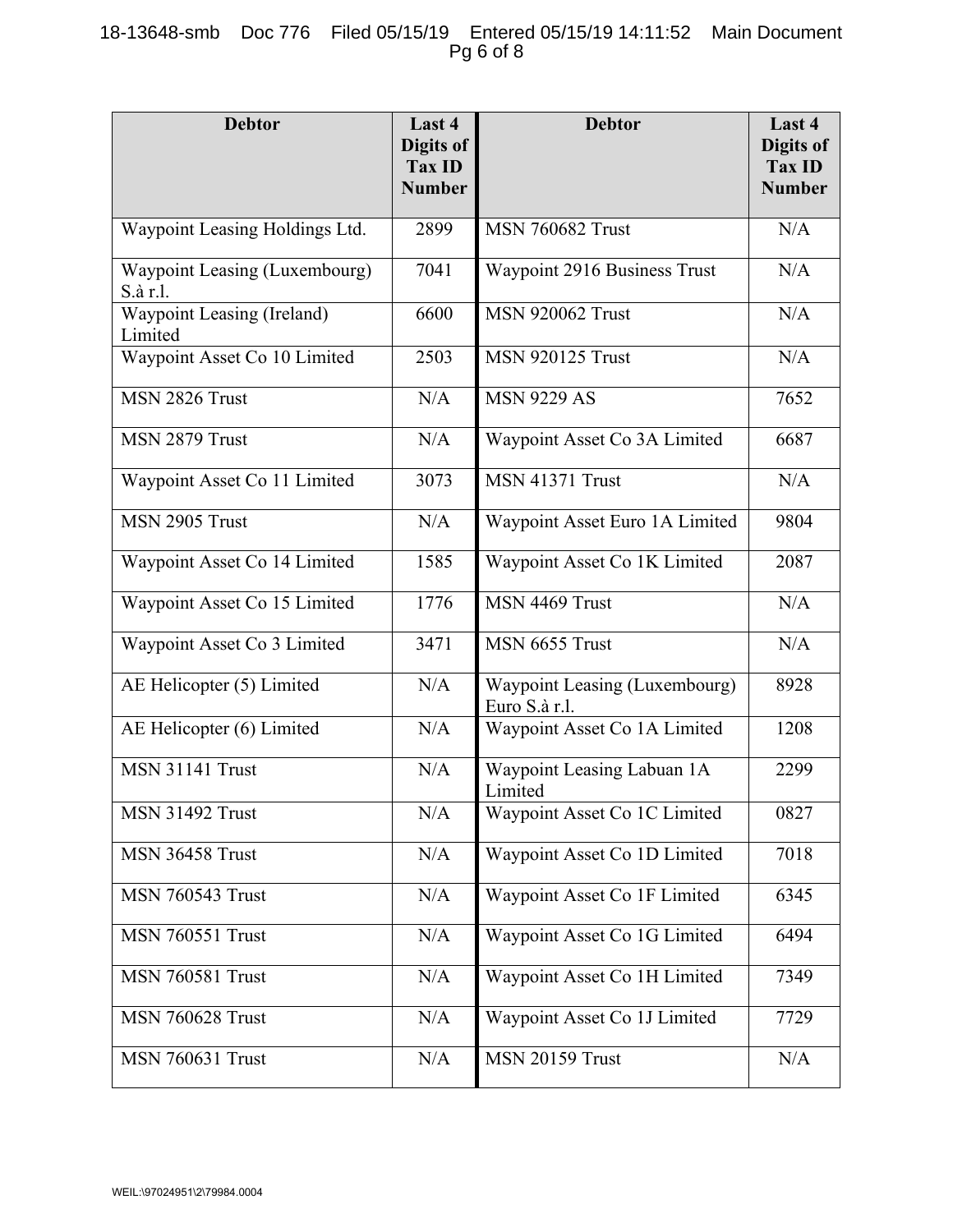# 18-13648-smb Doc 776 Filed 05/15/19 Entered 05/15/19 14:11:52 Main Document Pg 7 of 8

| <b>Debtor</b>                         | Last 4<br>Digits of<br>Tax ID<br><b>Number</b> | <b>Debtor</b>                  | Last 4<br>Digits of<br><b>Tax ID</b><br><b>Number</b> |
|---------------------------------------|------------------------------------------------|--------------------------------|-------------------------------------------------------|
| MSN 6658 Trust                        | N/A                                            | Waypoint Asset Funding 6 LLC   | 4964                                                  |
| Waypoint 760626 Business Trust        | N/A                                            | Waypoint Asset Co 7 Limited    | 9689                                                  |
| MSN 7152 Trust                        | N/A                                            | Waypoint Asset Euro 7A Limited | 2406                                                  |
| MSN 7172 Trust                        | N/A                                            | Waypoint Asset Co 8 Limited    | 2532                                                  |
| Waypoint Asset Funding 3 LLC          | 4960                                           | <b>MSN 31041 Trust</b>         | N/A                                                   |
| Waypoint Asset Malta Ltd              | 5348                                           | <b>MSN 31203 Trust</b>         | N/A                                                   |
| Waypoint Leasing Labuan 3A<br>Limited | 8120                                           | <b>MSN 31578 Trust</b>         | N/A                                                   |
| Waypoint Leasing UK 3A Limited        | 0702                                           | <b>MSN 760617 Trust</b>        | N/A                                                   |
| Waypoint Asset Co 4 Limited           | 0301                                           | <b>MSN 760624 Trust</b>        | N/A                                                   |
| Waypoint Asset Co 5 Limited           | 7128                                           | <b>MSN 760626 Trust</b>        | N/A                                                   |
| Waypoint Leasing Services LLC         | 8965                                           | <b>MSN 760765 Trust</b>        | N/A                                                   |
| <b>MSN 14786 Trust</b>                | N/A                                            | <b>MSN 920063 Trust</b>        | N/A                                                   |
| MSN 2047 Trust                        | N/A                                            | <b>MSN 920112 Trust</b>        | N/A                                                   |
| MSN 2057 Trust                        | N/A                                            | Waypoint 206 Trust             | N/A                                                   |
| Waypoint Asset Co 5B Limited          | 2242                                           | Waypoint 407 Trust             | $\rm N/A$                                             |
| Waypoint Leasing UK 5A Limited        | 1970                                           | Waypoint Asset Euro 1B Limited | 3512                                                  |
| Waypoint Asset Co 6 Limited           | 8790                                           | Waypoint Asset Euro 1C Limited | 1060                                                  |
| <b>MSN 31042 Trust</b>                | N/A                                            | <b>MSN 20012 Trust</b>         | $\rm N/A$                                             |
| <b>MSN 31295 Trust</b>                | N/A                                            | <b>MSN 20022 Trust</b>         | N/A                                                   |
| <b>MSN 31308 Trust</b>                | N/A                                            | <b>MSN 20025 Trust</b>         | N/A                                                   |
| <b>MSN 920119 Trust</b>               | N/A                                            | <b>MSN 920113 Trust</b>        | N/A                                                   |